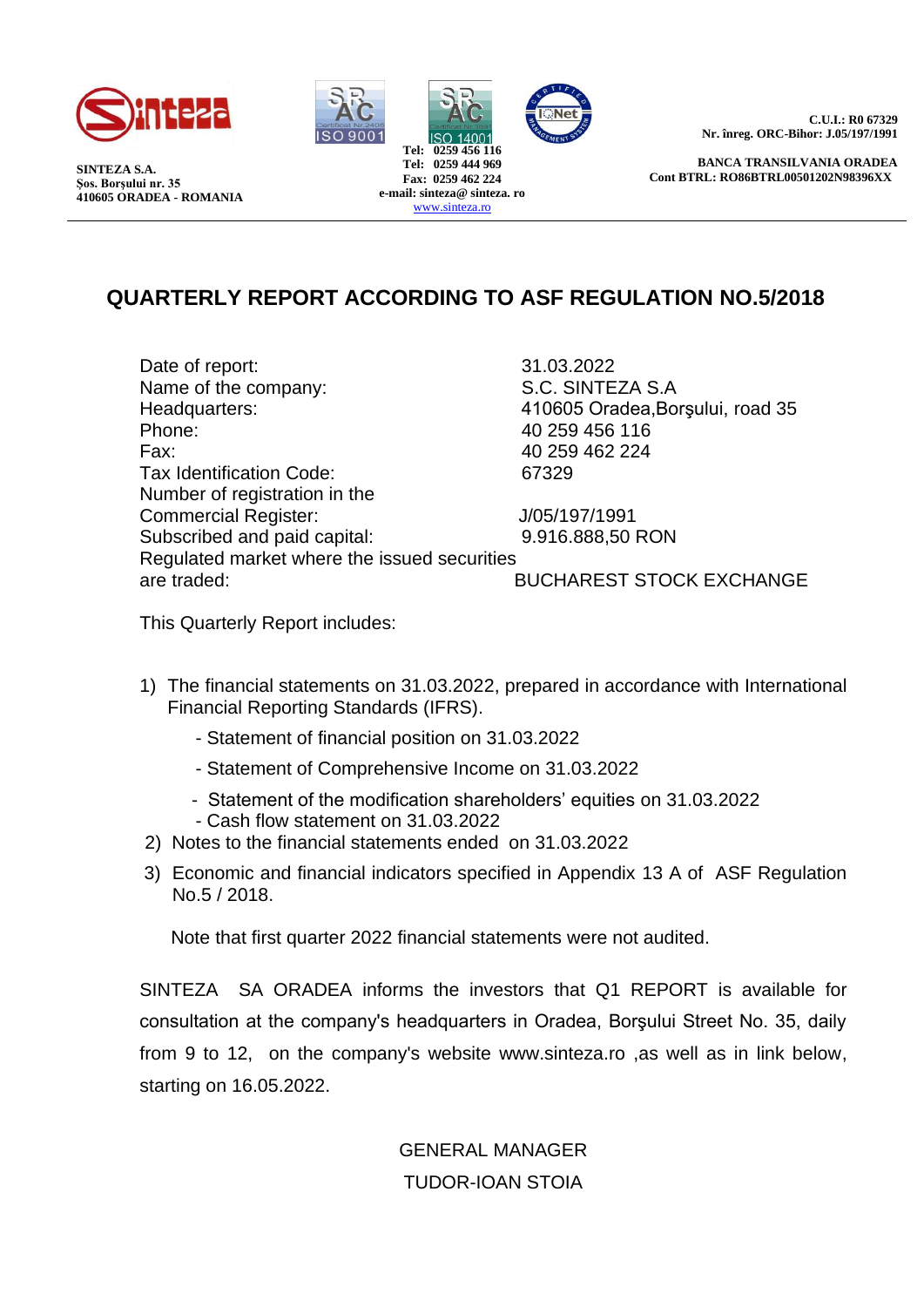## **1. Financial statements on 31.03.2022**

## **Individual and consolidated Financial Statements on 31.03.2022**

| <b>INDICATOR</b>                                                    | <b>INDIVIDUAL</b> |              | <b>CONSOLIDATED</b>    |              |  |  |
|---------------------------------------------------------------------|-------------------|--------------|------------------------|--------------|--|--|
|                                                                     | 31.12.2021        | 31.03.2022   | 31.12.2021             | 31.03.2022   |  |  |
| Tangible assets                                                     |                   |              |                        |              |  |  |
| Freehold land and land improvements                                 | 18,336,520        | 16,391,917   | 18,336,520             | 16,391,917   |  |  |
| <b>Buildings</b>                                                    | 13,744,011        | 12,727,746   | 13,744,011             | 12,727,746   |  |  |
| Technical installations and transport means                         | 13,079,924        | 12,708,761   | 13,079,924             | 12,708,761   |  |  |
| Furniture, office automation equipments                             | 53,268            | 46,838       | 53,268                 | 46,838       |  |  |
| Tangible assets in progress                                         | 1,445,277         | 1,535,681    | 1,445,277              | 1,535,681    |  |  |
| Advance payments for tangible assets                                |                   |              |                        |              |  |  |
| <b>Total of tangible assets</b>                                     | 46,659,000        | 43,410,943   | 46,659,000             | 43,410,943   |  |  |
| Intangible assets<br>Concessions, patents, licences, trademarks     | 147,324           | 129,408      | 147,324                | 129,408      |  |  |
|                                                                     |                   |              |                        |              |  |  |
| Intangible assets in progress                                       | 8,841             | 8,841        | 8,841                  | 8,841        |  |  |
| Shares owned at branch offices and other fixed<br>securities        | 3,295             | 3,295        | 6,195                  | 6,195        |  |  |
| Rights to use the assets leased                                     | 157,939           | 149,272      | 157,939                | 149,272      |  |  |
| <b>Total of intangible assets</b>                                   | 46,976,399        | 43,701,759   | 46,979,299             | 43,704,659   |  |  |
|                                                                     |                   |              |                        |              |  |  |
| <b>Current assets</b>                                               |                   |              |                        |              |  |  |
| <b>Stocks</b>                                                       | 1,419,271         | 4,396,871    | 1,419,271              | 4,396,871    |  |  |
| Trade receivables and other receivables                             | 5,979,614         | 9,258,871    | 4,201,893              | 7,481,150    |  |  |
| Accrued expenses                                                    | 128,601           | 512,780      | 128,601                | 512,780      |  |  |
| Cash and cash equivalent                                            | 859,368           | 72,623       | 872,544                | 80,559       |  |  |
| Assets classified as being held for sale                            | 2,853,111         | 2,853,111    | 2,853,111              | 2,853,111    |  |  |
| <b>Total of current assets</b>                                      | 11,239,965        | 17,094,256   | $\overline{9,}475,420$ | 15,324,471   |  |  |
| <b>Total of assets</b>                                              | 58,216,364        | 60,796,015   | 56,454,719             | 59,029,130   |  |  |
| Shareholders' equities                                              |                   |              |                        |              |  |  |
| Share capital                                                       | 9,916,889         | 9,916,889    | 9,916,889              | 9,916,889    |  |  |
| Share premiums                                                      |                   |              |                        |              |  |  |
| Reserves                                                            | 34,860,557        | 31,780,684   | 36,299,795             | 33,219,922   |  |  |
| Result of the year                                                  | 1,313,111         | 2,032,142    | 1,257,820              | 2,030,213    |  |  |
| Result carried forward                                              | $-5,931,040$      | $-1,538,056$ | $-9,076,118$           | $-4,738,424$ |  |  |
| Other elements of shareholders' equities                            | $-540$            | $-540$       | $-540$                 | $-540$       |  |  |
| Minority interests                                                  |                   |              | $-4,149$               | $-4,154$     |  |  |
| Total of shareholders' equities<br>Long-term liabilities            | 40,158,977        | 42,191,119   | 38,393,697             | 40,423,906   |  |  |
| Long-term loans and other liabilities                               | 386,796           | 106,575      | 386,796                | 106,575      |  |  |
| Deferred income                                                     |                   |              |                        |              |  |  |
| Provisions                                                          |                   |              |                        |              |  |  |
| Deferred tax liabilities                                            | 4,785,252         | 4,785,252    | 4,785,252              | 4,785,252    |  |  |
| <b>Total of long-term liabilities</b>                               | 5,172,048         | 4,891,827    | 5,172,048              | 4,891,827    |  |  |
| <b>Current liabilities</b>                                          |                   |              |                        |              |  |  |
| Short-term loans                                                    | 4,657,223         | 3,170,082    | 4,657,223              | 3,170,082    |  |  |
| Trading liabilities and other liabilities, including<br>derivatives | 7,935,580         | 10,195,423   | 7,939,215              | 10,195,751   |  |  |
| Deferred income                                                     | 37,166            | 42,758       | 37,166                 | 42,758       |  |  |
| Provisions                                                          | 255,370           | 304,806      | 255,370                | 304,806      |  |  |
| Liabilities classified as being held for sale                       |                   |              |                        |              |  |  |
| <b>Total of current liabilities</b>                                 | 12,885,339        | 13,713,069   | 12,888,974             | 13,713,397   |  |  |
| <b>Total of liabilities</b>                                         | 18,057,387        | 18,604,896   | 18,061,022             | 18,605,224   |  |  |
| Total of shareholders' equities and liabilities                     | 58,216,364        | 60,796,015   | 56,454,719             | 59,029,130   |  |  |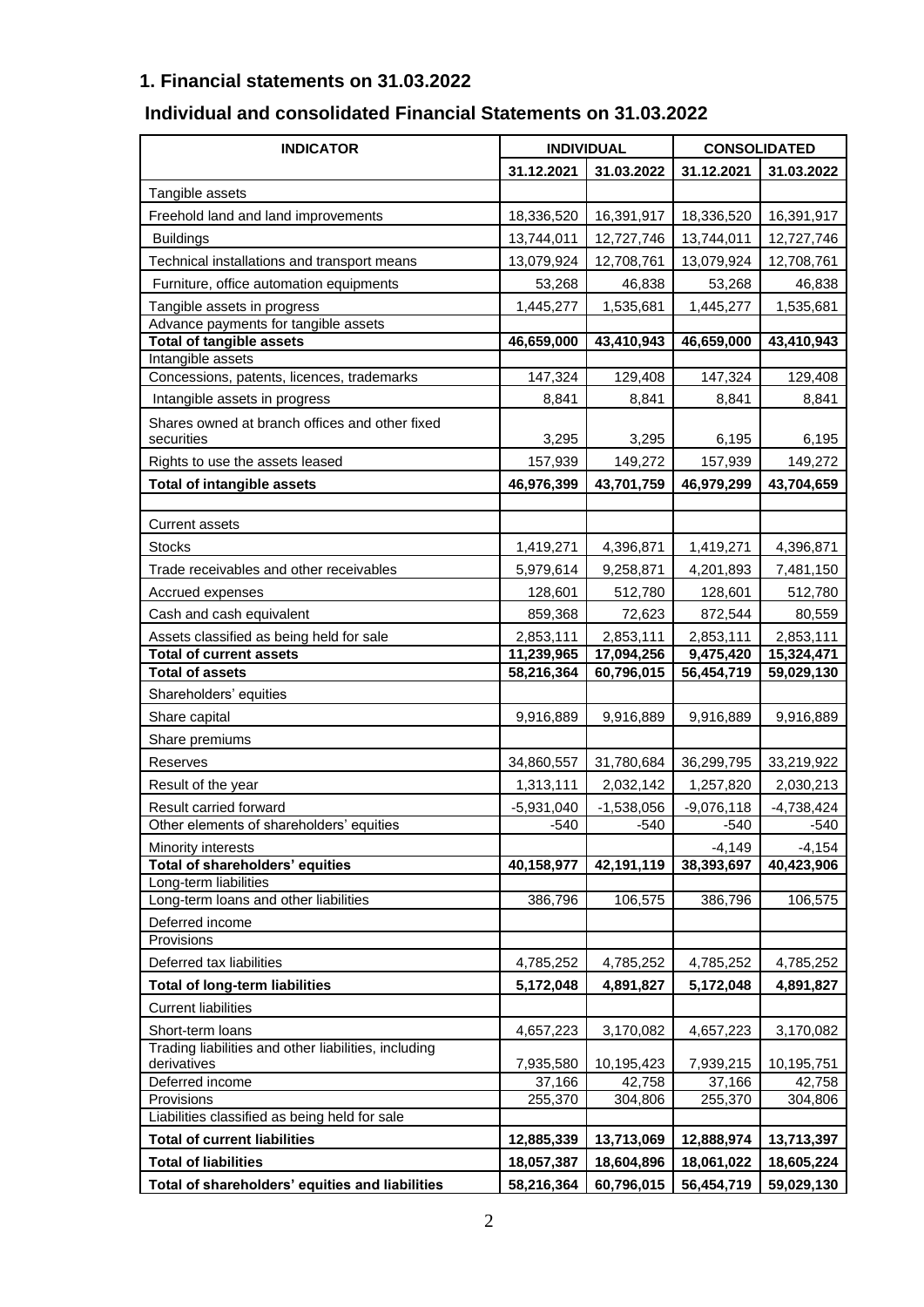## **Statement of the individual and consolidated overall result on 31.03.2022**

|                                                |            | <b>INDIVIDUAL</b> | <b>CONSOLIDATED</b> |            |  |  |
|------------------------------------------------|------------|-------------------|---------------------|------------|--|--|
| <b>INDICATOR</b>                               | 31.03.2021 | 31.03.2022        | 31.03.2021          | 31.03.2022 |  |  |
|                                                |            |                   |                     |            |  |  |
| Continuous activities                          |            |                   |                     |            |  |  |
| Income                                         | 9,307,494  | 15,746,808        | 9,307,494           | 15,746,808 |  |  |
| Other income                                   | 222        | 25,377            | 222                 | 25,377     |  |  |
| Changes in inventories                         | $-226,352$ | 831,710           | $-226,352$          | 831,710    |  |  |
| <b>Total of operating income</b>               | 9,081,364  | 16,603,895        | 9,081,364           | 16,603,895 |  |  |
|                                                |            |                   |                     |            |  |  |
| Expenses related to inventories                | 4,698,426  | 8,403,899         | 4,698,426           | 8,403,899  |  |  |
| Expenses related to utilities                  | 1,218,073  | 2,603,093         | 1,218,073           | 2,603,093  |  |  |
| Expenses with the employees' benefits          | 1,468,597  | 1,820,746         | 1,483,412           | 1,821,730  |  |  |
|                                                |            |                   |                     |            |  |  |
| Amortization and depreciation of fixed assets  | 529,684    | 643,380           | 529,684             | 643,380    |  |  |
| Gains (-)/losses from the assignation of fixed |            |                   |                     |            |  |  |
| assets $(+)$                                   |            | 54,933            |                     | 54,933     |  |  |
| Value adjustment of current assets             |            |                   |                     | 0          |  |  |
| Adjustments related to provisions              |            | 49,436            |                     | 49,436     |  |  |
| Other expenses                                 | 806,061    | 937,293           | 807,708             | 938,243    |  |  |
| <b>Total of operating expenses</b>             | 8,720,841  | 14,512,780        | 8,737,303           | 14,514,714 |  |  |
|                                                |            |                   |                     |            |  |  |
| <b>Result of the Operating Activities</b>      | 360,523    | 2,091,115         | 344,061             | 2,089,181  |  |  |
|                                                |            |                   |                     |            |  |  |
| Financial income                               | 98,541     | 13,115            | 98,541              | 13,115     |  |  |
| Financial expenses                             | 138,238    | 72,088            | 138,238             | 72,088     |  |  |
| <b>Net financial result</b>                    | $-39,697$  | $-58,973$         | $-39,697$           | $-58,973$  |  |  |
|                                                |            |                   |                     |            |  |  |
| <b>Result before the taxation</b>              | 320,826    | 2,032,142         | 304,364             | 2,030,208  |  |  |
| Expense with the current income tax            |            |                   |                     |            |  |  |
| Expenses with the deferred income tax          |            |                   |                     |            |  |  |
| Deferred income tax-related income             |            |                   |                     |            |  |  |
| <b>Result of the Continuous Activities</b>     | 320,826    | 2,032,142         | 304,364             | 2,030,208  |  |  |
| Minority interests                             |            |                   | 39                  | 5          |  |  |
| Total of the overall result afferent to the    |            |                   |                     |            |  |  |
| period                                         | 320,826    | 2,032,142         | 304,403             | 2,030,213  |  |  |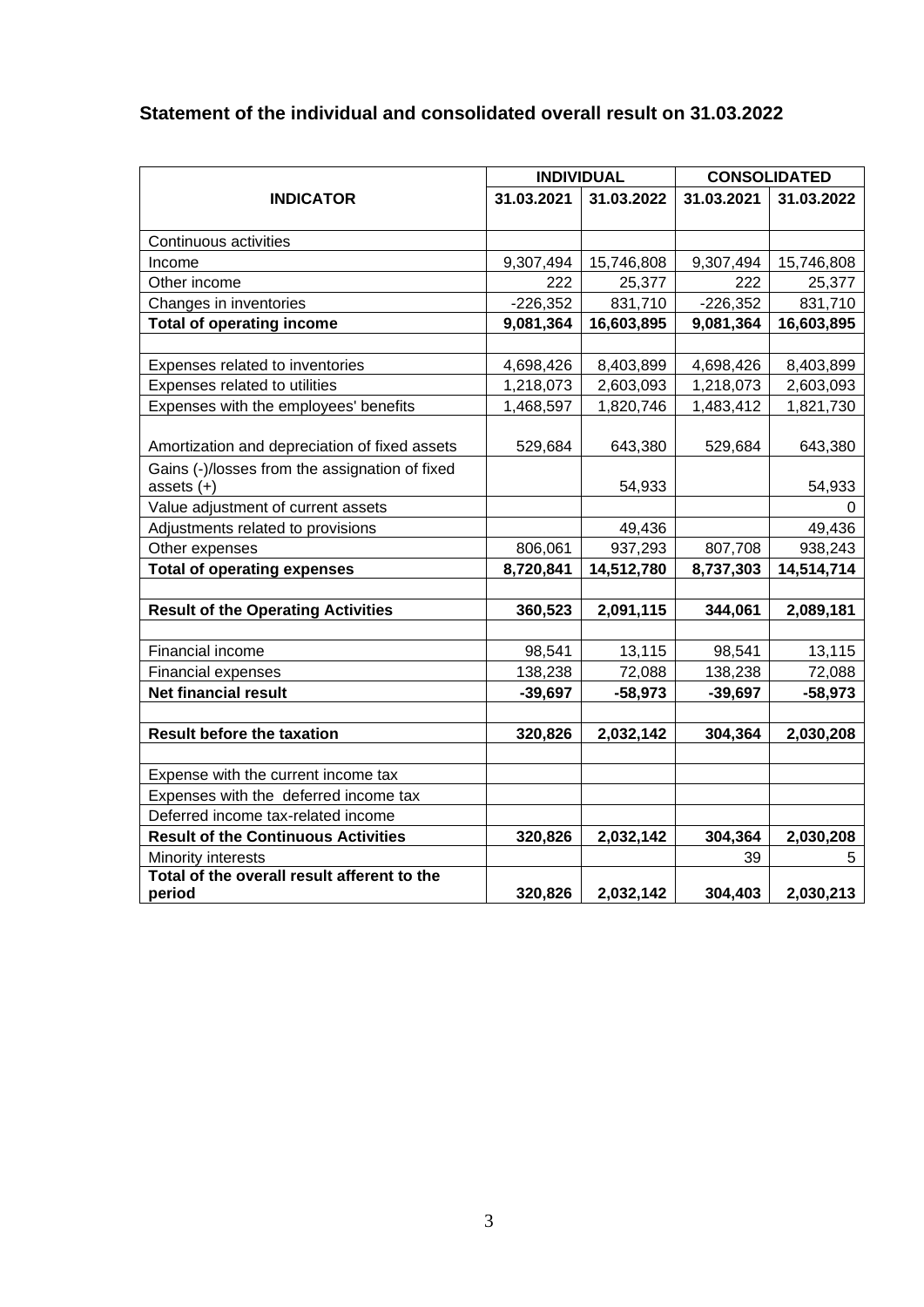### **Statement of the modifications in the individual shareholders' equities on 31.03.2022**

| Modification resources of the<br>shareholders' equities                           | Share<br>capital | Share<br>premi<br>ums | Issued<br>capital<br>instrume<br>nts | Other<br>equity | The<br>cumulative<br>value. To<br>those<br>elements of<br>the overall<br>result | Result<br>carried<br>forward | Reeval<br>reserves. | Other<br>reservatio<br>ns | $(-)$ Own<br>shares | Attributabl<br>e profit or<br>$loss (-) to$<br>the<br>holders of<br>sharehold<br>ers'equity<br>in the<br>parent<br>company | (-) Interim<br>dividends | Minority interests<br>Cumulative value. Other<br>elements of the overall<br>result | Minority interests Other<br>items | Total      |
|-----------------------------------------------------------------------------------|------------------|-----------------------|--------------------------------------|-----------------|---------------------------------------------------------------------------------|------------------------------|---------------------|---------------------------|---------------------|----------------------------------------------------------------------------------------------------------------------------|--------------------------|------------------------------------------------------------------------------------|-----------------------------------|------------|
| $\mathbf 0$                                                                       | $\overline{1}$   | $\overline{2}$        | 3                                    | $\overline{4}$  | 5                                                                               | 6                            | $\overline{7}$      | 8                         | 9                   | 10 <sup>°</sup>                                                                                                            | 11                       | 12                                                                                 | 13                                | 14         |
| Opening balance (before restatement)                                              |                  |                       |                                      |                 |                                                                                 |                              |                     |                           |                     |                                                                                                                            |                          |                                                                                    |                                   |            |
| The effect of error corrections                                                   |                  |                       |                                      |                 |                                                                                 |                              |                     |                           |                     |                                                                                                                            |                          |                                                                                    |                                   |            |
| The effect of changes in accounting policies                                      |                  |                       |                                      |                 |                                                                                 |                              |                     |                           |                     |                                                                                                                            |                          |                                                                                    |                                   |            |
| Opening balance (current period)                                                  | 9,916,889        |                       |                                      |                 | 1,313,111                                                                       | (5,931,040)                  | 30,756,723          | 4,103,834                 | (540)               |                                                                                                                            |                          |                                                                                    |                                   | 40,158,977 |
| Ordinary bond issues                                                              |                  |                       |                                      |                 |                                                                                 |                              |                     |                           |                     |                                                                                                                            |                          |                                                                                    |                                   |            |
| Issues of preferred shares                                                        |                  |                       |                                      |                 |                                                                                 |                              |                     |                           |                     |                                                                                                                            |                          |                                                                                    |                                   |            |
| Issues of other equity instruments                                                |                  |                       |                                      |                 |                                                                                 |                              |                     |                           |                     |                                                                                                                            |                          |                                                                                    |                                   |            |
| Exercising or expiring other issued capital<br>instruments                        |                  |                       |                                      |                 |                                                                                 |                              |                     |                           |                     |                                                                                                                            |                          |                                                                                    |                                   |            |
| Conversion of liabilities into shareholders'<br>equity                            |                  |                       |                                      |                 |                                                                                 |                              |                     |                           |                     |                                                                                                                            |                          |                                                                                    |                                   |            |
| Capital reduction                                                                 |                  |                       |                                      |                 |                                                                                 |                              |                     |                           |                     |                                                                                                                            |                          |                                                                                    |                                   |            |
| <b>Dividends</b>                                                                  |                  |                       |                                      |                 |                                                                                 |                              |                     |                           |                     |                                                                                                                            |                          |                                                                                    |                                   |            |
| Buying own shares                                                                 |                  |                       |                                      |                 |                                                                                 |                              |                     |                           |                     |                                                                                                                            |                          |                                                                                    |                                   |            |
| Sale or cancellation of own shares                                                |                  |                       |                                      |                 |                                                                                 |                              |                     |                           |                     |                                                                                                                            |                          |                                                                                    |                                   |            |
| Reclassification of financial instruments from<br>equity into debt                |                  |                       |                                      |                 |                                                                                 |                              |                     |                           |                     |                                                                                                                            |                          |                                                                                    |                                   |            |
| Transfers between equity components                                               |                  |                       |                                      |                 | (1,313,111)                                                                     | 1,313,111                    |                     |                           |                     |                                                                                                                            |                          |                                                                                    |                                   |            |
| Increases or (-) decreases in equity resulting<br>from combinations of activities |                  |                       |                                      |                 |                                                                                 |                              |                     |                           |                     |                                                                                                                            |                          |                                                                                    |                                   |            |
| Share -based payments                                                             |                  |                       |                                      |                 |                                                                                 |                              |                     |                           |                     |                                                                                                                            |                          |                                                                                    |                                   |            |
| Other increases or (-) decreases in equity                                        |                  |                       |                                      |                 |                                                                                 | 3,079.873                    | (3,079.873)         |                           |                     |                                                                                                                            |                          |                                                                                    |                                   |            |
| Total overall result for the year                                                 |                  |                       |                                      |                 | 2.032.142                                                                       |                              |                     |                           |                     |                                                                                                                            |                          |                                                                                    |                                   | 2.032.142  |
| Closing balance (current period)                                                  | 9.916.889        |                       |                                      |                 | 2.032.142                                                                       | (1,538.056)                  | 27.676.850          | 4.103.834                 | (540)               |                                                                                                                            |                          |                                                                                    |                                   | 42.191.119 |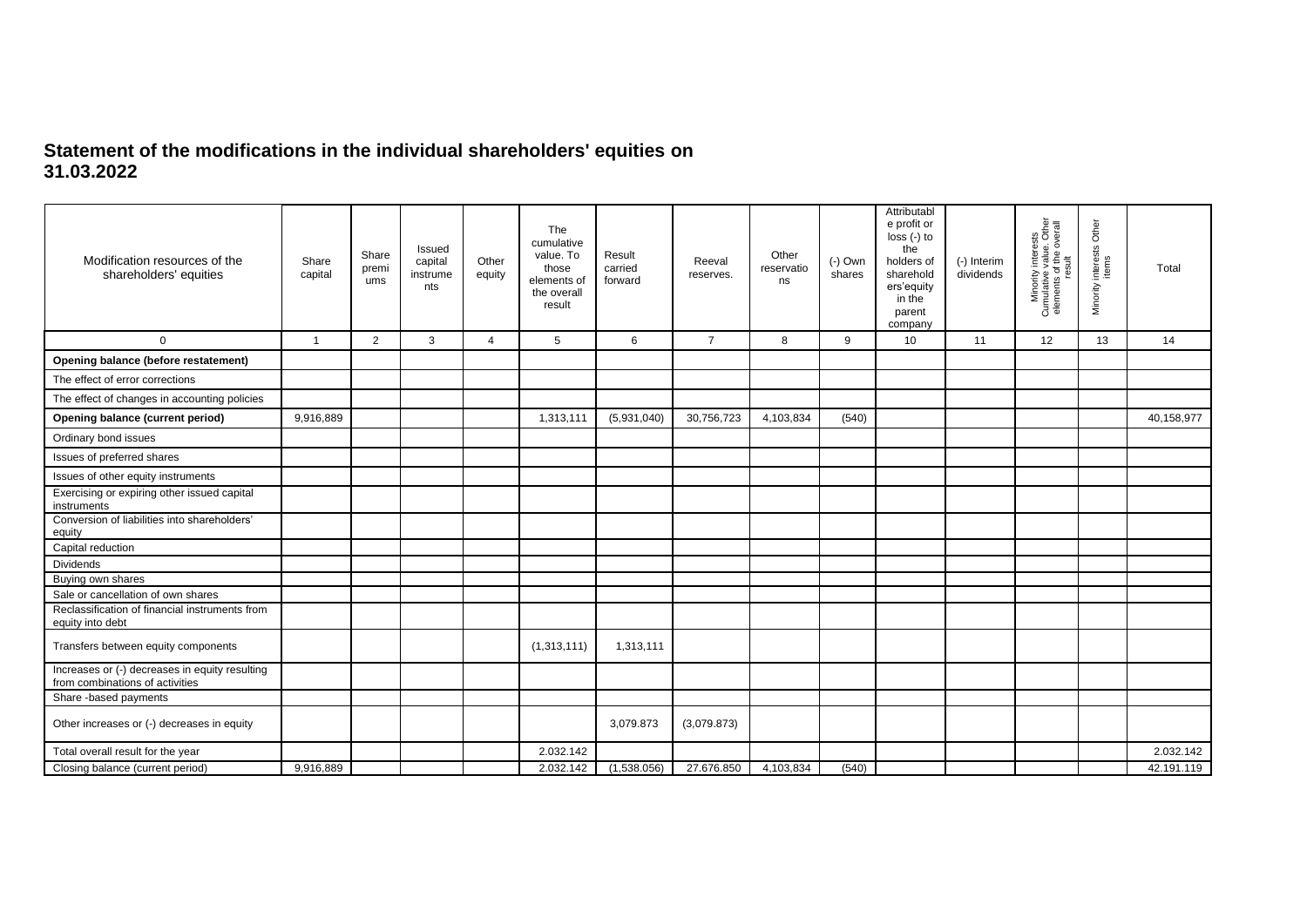## **Statement of the modifications in the consolidated shareholders' equities on 31.03.2022**

| Modification resources of the<br>shareholders' equities                           | Share<br>capital | Share<br>premi<br>ums | Issued<br>capital<br>instrume<br>nts | Other<br>equity | The<br>cumulative<br>value. To<br>those<br>elements of<br>the overall<br>result | Result<br>carried<br>forward | Reeval<br>reserves. | Other<br>reservatio<br>ns | $(-)$ Own<br>actions | Attributabl<br>e profit or<br>$loss (-) to$<br>the<br>holders of<br>sharehold<br>ers'equitie<br>s in the<br>parent<br>company | (-) Interim<br>dividends | Minority interests<br>Cumulative value. Other<br>elements of the overall | Minority interests Other<br>items | Total      |
|-----------------------------------------------------------------------------------|------------------|-----------------------|--------------------------------------|-----------------|---------------------------------------------------------------------------------|------------------------------|---------------------|---------------------------|----------------------|-------------------------------------------------------------------------------------------------------------------------------|--------------------------|--------------------------------------------------------------------------|-----------------------------------|------------|
| $\mathbf 0$                                                                       | $\overline{1}$   | $\overline{2}$        | 3                                    | $\overline{4}$  | 5                                                                               | 6                            | $\overline{7}$      | 8                         | 9                    | 10                                                                                                                            | 11                       | 12                                                                       | 13                                | 14         |
| Opening balance (before restatement)                                              |                  |                       |                                      |                 |                                                                                 |                              |                     |                           |                      |                                                                                                                               |                          |                                                                          |                                   |            |
| The effect of error corrections                                                   |                  |                       |                                      |                 |                                                                                 |                              |                     |                           |                      |                                                                                                                               |                          |                                                                          |                                   |            |
| The effect of changes in accounting policies                                      |                  |                       |                                      |                 |                                                                                 |                              |                     |                           |                      |                                                                                                                               |                          |                                                                          |                                   |            |
| Opening balance (current period)                                                  | 9,916,889        |                       |                                      |                 | 1,257,820                                                                       | (9,076,118)                  | 30,792,659          | 5,507,136                 | (540)                |                                                                                                                               |                          | (4.149)                                                                  |                                   | 38,393,697 |
| Ordinary bond issues                                                              |                  |                       |                                      |                 |                                                                                 |                              |                     |                           |                      |                                                                                                                               |                          |                                                                          |                                   |            |
| Issues of preferred shares                                                        |                  |                       |                                      |                 |                                                                                 |                              |                     |                           |                      |                                                                                                                               |                          |                                                                          |                                   |            |
| Issues of other equity instruments                                                |                  |                       |                                      |                 |                                                                                 |                              |                     |                           |                      |                                                                                                                               |                          |                                                                          |                                   |            |
| Exercising or expiring other issued capital<br>instruments                        |                  |                       |                                      |                 |                                                                                 |                              |                     |                           |                      |                                                                                                                               |                          |                                                                          |                                   |            |
| Conversion of liability into shareholders'<br>equity                              |                  |                       |                                      |                 |                                                                                 |                              |                     |                           |                      |                                                                                                                               |                          |                                                                          |                                   |            |
| Capital reduction                                                                 |                  |                       |                                      |                 |                                                                                 |                              |                     |                           |                      |                                                                                                                               |                          |                                                                          |                                   |            |
| <b>Dividends</b>                                                                  |                  |                       |                                      |                 |                                                                                 |                              |                     |                           |                      |                                                                                                                               |                          |                                                                          |                                   |            |
| Buying own shares                                                                 |                  |                       |                                      |                 |                                                                                 |                              |                     |                           |                      |                                                                                                                               |                          |                                                                          |                                   |            |
| Sale or cancellation of own shares                                                |                  |                       |                                      |                 |                                                                                 |                              |                     |                           |                      |                                                                                                                               |                          |                                                                          |                                   |            |
| Reclassification of financial instruments from<br>equity into debt                |                  |                       |                                      |                 |                                                                                 |                              |                     |                           |                      |                                                                                                                               |                          |                                                                          |                                   |            |
| Transfers between equity components                                               |                  |                       |                                      |                 | (1.257.820)                                                                     | 1.257.820                    |                     |                           |                      |                                                                                                                               |                          |                                                                          |                                   |            |
| Increases or (-) decreases in equity resulting<br>from combinations of activities |                  |                       |                                      |                 |                                                                                 |                              |                     |                           |                      |                                                                                                                               |                          |                                                                          |                                   |            |
| Share -based payments                                                             |                  |                       |                                      |                 |                                                                                 |                              |                     |                           |                      |                                                                                                                               |                          |                                                                          |                                   |            |
| Other increases or (-) decreases in equity                                        |                  |                       |                                      |                 |                                                                                 | 3.079.873                    | (3.079.873)         |                           |                      |                                                                                                                               |                          | (4)                                                                      |                                   | (4)        |
| Total overall result for the year                                                 |                  |                       |                                      |                 | 2.030.213                                                                       |                              |                     |                           |                      |                                                                                                                               |                          |                                                                          |                                   | 2.030.213  |
| Closing balance (current period)                                                  | 9,916,889        |                       |                                      |                 | 2.030.213                                                                       | (4.738.424)                  | 27.712.786          | 5,507,136                 | (540)                |                                                                                                                               |                          | (4, 154)                                                                 |                                   | 40.423.906 |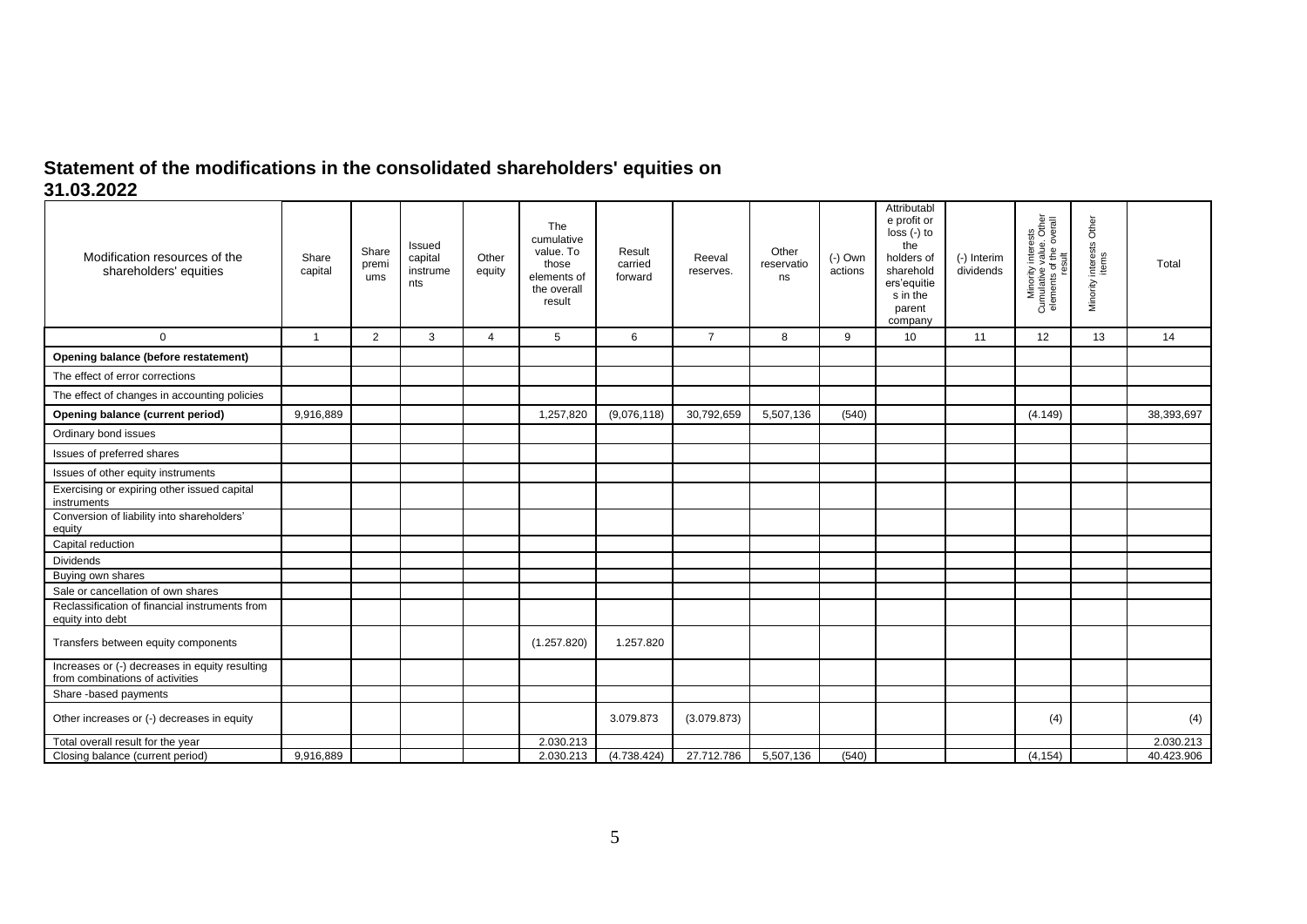## **Individual cash flow statement on 31.03.2022**

|                                                                    | 31.12.2021   | 31.03.2022   |
|--------------------------------------------------------------------|--------------|--------------|
|                                                                    |              |              |
| Cash flows from operating activity                                 |              |              |
| Receipts from sales to customers                                   | 40,438,550   | 16,763,663   |
| Other receipts (including net VAT refunds)                         | 766,654      | 1,304,814    |
| Payments to suppliers                                              | 31,834,013   | 13,843,099   |
| Payments of net wages                                              | 3,265,444    | 944,734      |
| Payments to budgets                                                | 3,278,311    | 2,074,954    |
| Other payments                                                     | 558,387      | 161,412      |
| Net cash from operating activities                                 | 2,269,049    | 1,044,278    |
|                                                                    |              |              |
| <b>Cash flows from investments activities</b>                      |              |              |
| Payments for acquisition of fixed assets                           | 174,492      | 44,174       |
| Receipts from sales of tangible fixed assets                       |              |              |
| Interest received                                                  |              |              |
| Net cash from investment activities                                | $-174,492$   | $-44,174$    |
|                                                                    |              |              |
| Net cash from financing activities                                 |              |              |
| Proceeds from loans                                                | 19,742,302   | 9,346,557    |
| Interest paid and loan refunds                                     | 21,009,887   | 11,133,406   |
| Dividends paid                                                     | 107          |              |
| Net cash from financing activities                                 | $-1,267,692$ | $-1,786,849$ |
|                                                                    |              |              |
| Net increase/(decrease) of cash                                    | 826,865      | $-786,745$   |
|                                                                    |              |              |
| Cash and cash equivalent at the beginning of the period of<br>time | 32,503       | 859,368      |
|                                                                    |              |              |
| Cash and cash equivalent at the end of the period of time          | 859,368      | 72,623       |

**- lei -**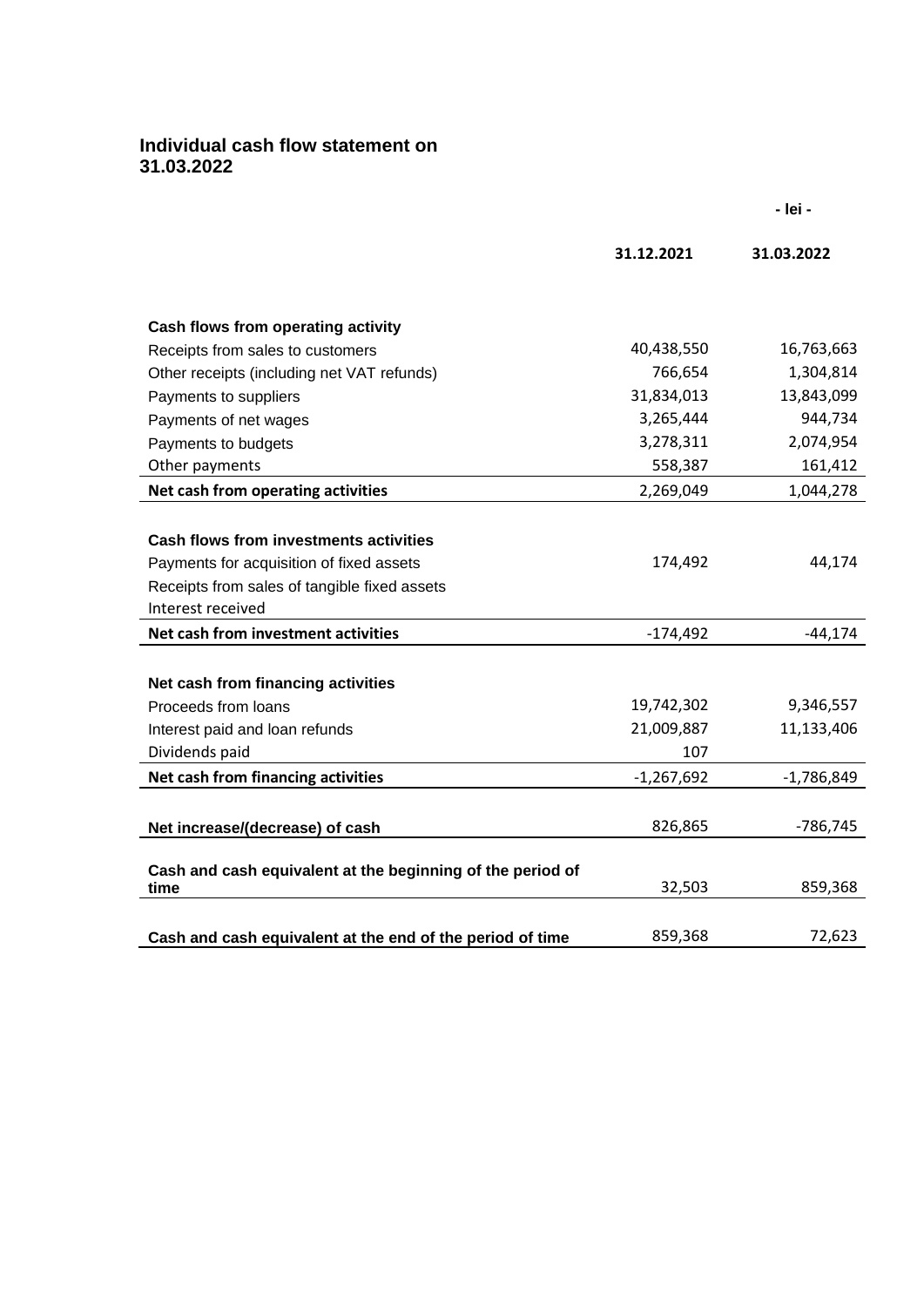## **Consolidated cash flow statement on 31.03.2022**

|                                                                    | 31.12.2021   | 31.03.2022   |
|--------------------------------------------------------------------|--------------|--------------|
|                                                                    |              |              |
| Cash flows from operating activity                                 |              |              |
| Receipts from sales to customers                                   | 40,493,043   | 16,763,663   |
| Other receipts (including net VAT refunds)                         | 766,654      | 1,304,814    |
| Payments to suppliers                                              | 31,834,013   | 13,843,099   |
| Payments of net wages                                              | 3,300,721    | 946,518      |
| Payments to budgets                                                | 3,302,235    | 2,077,282    |
| Other payments                                                     | 562,639      | 162,540      |
| Net cash from operating activities                                 | 2,260,089    | 1,039,038    |
|                                                                    |              |              |
| <b>Cash flows from investments activities</b>                      |              |              |
| Payments for acquisition of fixed assets                           | 174,492      | 44,174       |
| Receipts from sales of tangible fixed assets                       |              |              |
| Interest received                                                  |              |              |
| Net cash from investment activities                                | $-174,492$   | $-44,174$    |
|                                                                    |              |              |
| Net cash from financing activities                                 |              |              |
| Proceeds from loans                                                | 19,742,302   | 9,346,557    |
| Interest paid and loan refunds                                     | 21,009,887   | 11,133,406   |
| Dividends paid                                                     | 107          |              |
| Net cash from financing activities                                 | $-1,267,692$ | $-1,786,849$ |
|                                                                    |              |              |
| Net increase/(decrease) of cash                                    | 817,905      | $-791,985$   |
|                                                                    |              |              |
| Cash and cash equivalent at the beginning of the period of<br>time | 54,639       | 872,544      |
|                                                                    |              |              |
| Cash and cash equivalent at the end of the period of time          | 872,544      | 80,559       |

**- lei -**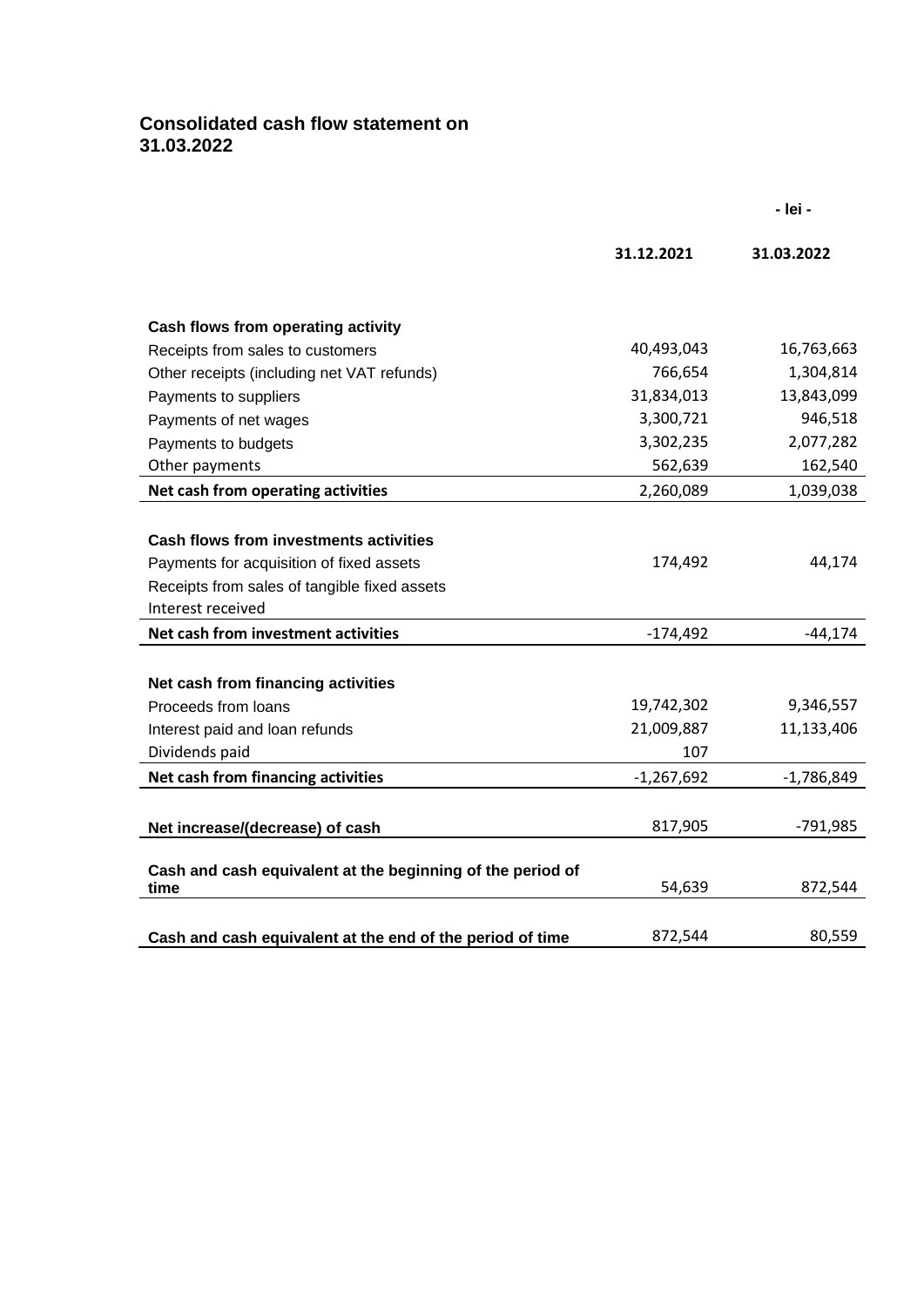## **2. Notes to the financial statements ended 31.03.2022**

#### **The entity reported:**

SINTEZA S.A. it is headquartered Oradea, Borsului Road No.35, Registration No. J 05/197/1991 T. It is a joint stock company and operates in Romania in accordance with Law No.31 / 1990 on commercial companies.

The activity of the Company is based on the production and marketing of basic organic chemical products - CAEN code 2014.

The Company's shares are listed on the Bucharest Stock Exchange, Standard category , with the indicative STZ.

On this, the company is owned by the following shareholders:

| Crt. | Name                | Percentage owned |
|------|---------------------|------------------|
| Iss. |                     |                  |
|      | FIA- BT Invest 1    | 33,8898          |
|      | <b>PASCU RADU</b>   | 31,1597          |
|      | ROCA INVESTMENTS SA | 18,0000          |
|      | Other shareholders  | 16,9505          |
|      | Гоtal               | 100,00           |

Evidence shares and shareholders is held according to the law, by Depozitarul Central S.A. Bucharest

#### **Presentation of Financial Statements**

The individual financial statements are presented in accordance with International Financial Reporting Standards requirements (IFRS).

#### **Functional and presentation currency**

The functional currency is the leu chosen. The financial statements are presented in RON.

#### **Significant accounting policies**

The Company organizes and manages financial accounting, according to the Accounting Law no. 82/1991, with subsequent amendments and IFRS

Financial accounting provides a chronological and systematic recording, processing, publish and maintain information about the financial position, financial performance and other information related to the work.

#### **Transactions in foreign currencies**

Operations in foreign currency are recorded in RON at the exchange rate on the date of the transaction.

At the end of each month, the liabilities in foreign currency are valued at the exchange rate of the currency market, announced by the National Bank of Romania in the last working day of the month in question.

#### **Financial instruments**

The company owns the non-derivative financial assets: trade receivables, cash and cash equivalents.

#### **Tangible assets**

Tangible assets are assets that:

 $\Box$  are held by a company for use in the production of goods or services, for rental to others or for administrative purposes; and

 $\Box$  are used over a period longer than one year.

Production cost includes direct costs related to the production assets such as direct materials, energy consumption for technological purposes, the costs of salaries, contributions and other legal related expenses, arising directly from the construction of property and equipment, costs of site preparation costs initial delivery and handling, installation and assembly costs, testing costs for the proper functioning of the asset, professional fees and fees paid in connection with the asset, the cost of designing products and obtain necessary permits;

Subsequent expenditure on a tangible asset is recognized: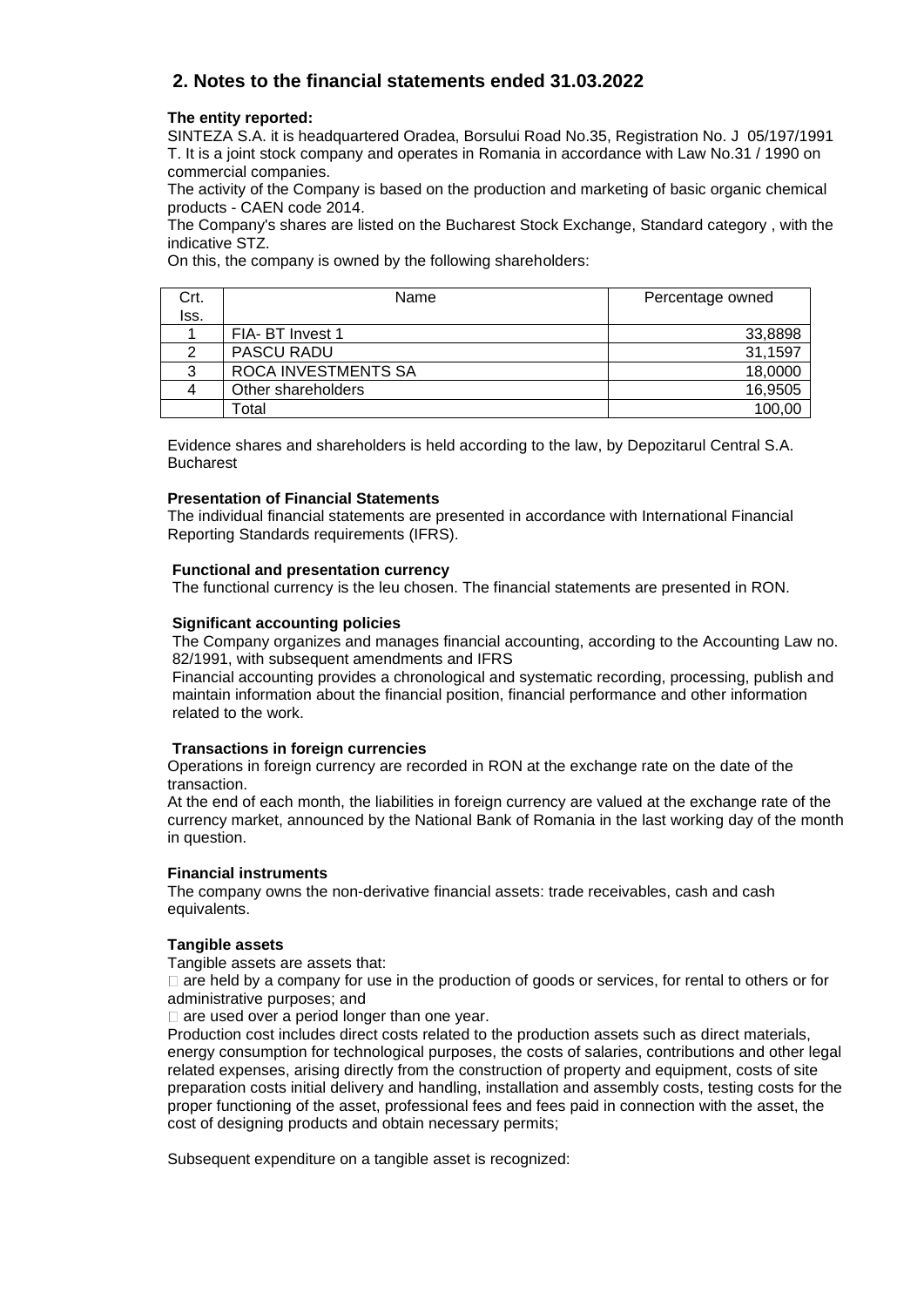$\Box$  as an expense in the period in which they were incurred if they are considered repairs or purpose of these expenditures is to ensure continued use of the asset while maintaining the original technical parameters; or

 $\Box$  as part of the asset, as subsequent expenses, if the conditions to be considered investments on fixed assets.

Depreciation of tangible assets is calculated starting with next month commissioning and until full recovery of their input. The Company calculated and accounted for depreciation of tangible leased, rented or management location. Land is not depreciated.

#### **Intangible assets:**

Within intangible assets include:

□ up costs;

□ development costs;

concessions, patents, licenses, trademarks, rights and similar assets, except those created by society;

goodwill;

 $\Box$  other intangible assets;

 $\Box$  advance payments for intangible assets:

 $\Box$  intangible assets in progress.

Amortization of intangible assets is allocated on a systematic basis over the best estimate of its useful life.

The method of amortization of intangible assets is a straight.

#### **Items of stocks**

Registration in inventory accounting entry shall be made after the transfer of risks and rewards.

Trade discounts granted by the supplier and included in the purchase invoice reduces the acquisition cost of goods.

In determining the cost of production using standard cost method, taking into account normal levels of materials and supplies, labor, efficiency and production capacity.

The levels considered normal consumption of material shall be reviewed within 12 months. **Revenue**

Revenue represents increases in economic benefits, incurred during the year, which generated an increase in equity in forms other than those expressing consideration nterprise's new owners.

Revenues are recognized on an accrual basis.

#### **Expenditure**

Company expenses are amounts paid or payable.

Accounting expenses take the kinds of expenses as follows:

Synthetic spending accounts covering multiple items with different tax deductibility regime develops analytical, analytical so that each reflect specific content.

#### **Debts of company**

Debts evidenced by accounting company on behalf of third-party accounts. Accounting suppliers and other liabilities take into categories and each person or entity.

Personal rights shall be accounted for retaining contributions

Income tax payment as a liability should be recognized to the extent unpaid.

Foreign currency debt rating and those with settlement in lei depending on the course of currencies is made at the exchange rate of the National Bank of Romania, valid on the date of each financial year.

#### **Commercial and financial discounts**

Trade discounts granted by the supplier and included in the purchase invoice adjusted downwards acquisition cost of goods.

Trade discounts to customers in order to reduce the amount of income adjusted for the transaction.

#### **Contingent assets and liabilities**